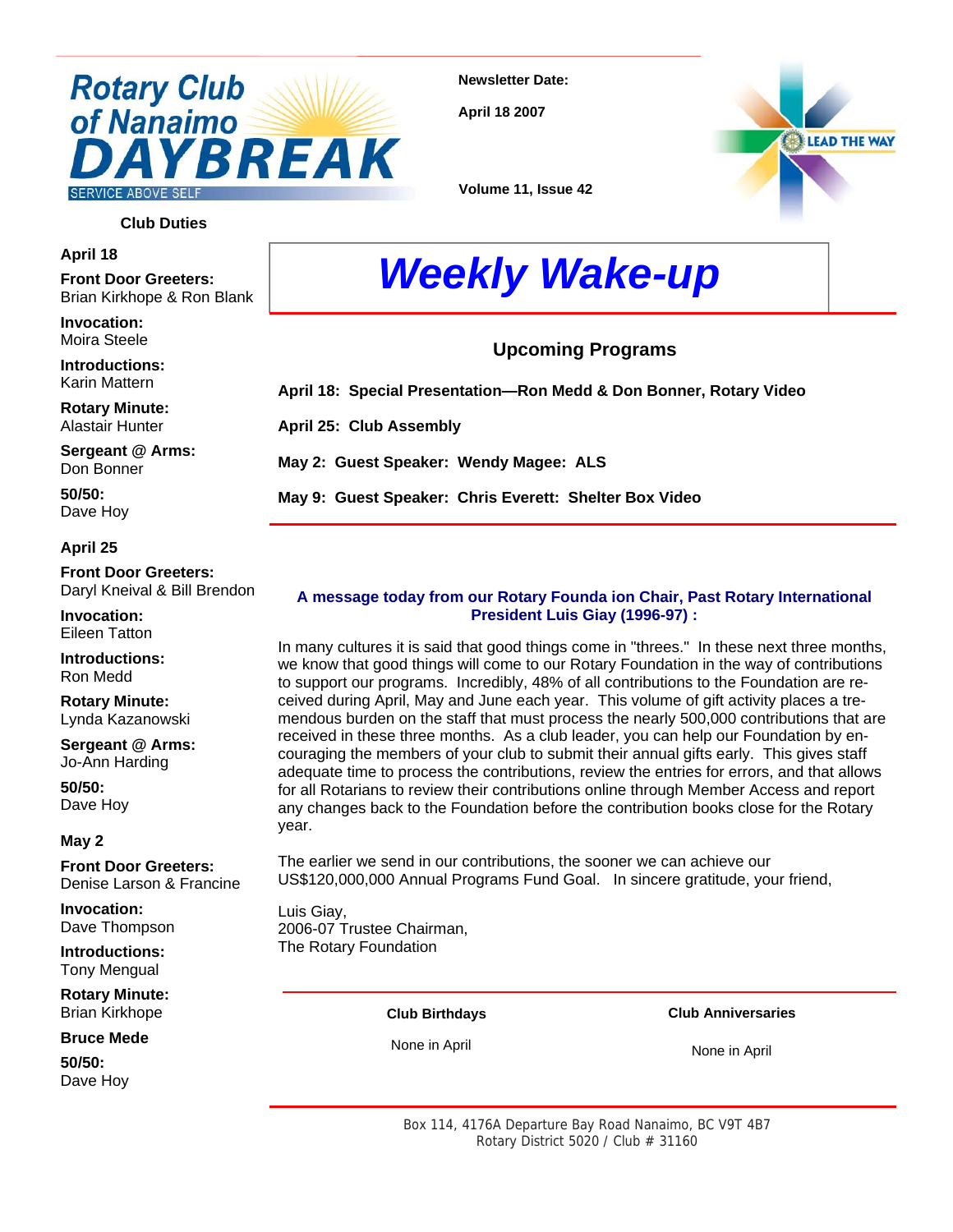### April 11 Meeting Notes Submitted by Rod Mont

Ken Hammer, in his Rotary Minute, highlighted fellowship as a special aspect of Rotary and recognized Chris Everett for his work on *Pennies From Heaven*. Donna Allen passed around sign-up sheets for next year's committees and updated us regarding the PR grant letter she sent to RI: Apparently RI never received our application. Shirley Perry and Eileen Tatton announced that they are walking in the MS Walk and sponsorship sheets for both of them were passed around.

Neil Sorsdahl reminded everyone that the golf tournament is only three weeks away. Let Neil know if you have a sponsor and all prizes can be given to Neil. Denise Larson announced that the Group Study Exchange from Brazil will be in Nanaimo May 11 - 13. Since the visit does not happen during our meeting time, they will not be able to visit our club. Accommodation is, however, needed for the seven GSE members for three nights. Rod Mont let everyone know that he will be playing alto saxophone with the NMA big band at the West Coast Jazz Festival on April 27th. For further details, contact Rod. Jim McIvor announced that the club is doing a painting project for the Boys & Girls Club from 5—9 on Thursday, April 19th at the old firehall near the Moose Hall on Cranberry. Volunteers are needed to paint. Ken Hammer presented our club's Rotary hats to our newest members: Patrick Maguire, Francine Frisson and Rob Mowbrey. Ken advised us that our exchange students Ana and Angelina have moved to new host families: Ana is now at the Negrins and Angelina is now at Kathy Smith's. Ken encouraged us to include Ana and Angelina in an activity before their year is up. Ken also thanked members for the toys which have been donated and which he will take on his trip to Ghana.

Our guest speaker was Rob Snowie, owner of Pelican Software, a local company. Rob spent some time researching charitable organizations to determine which one he would like to donate money to and discovered Tabitha. Tabitha works with the "poorest of the poor" in Cambodia and its programs encourage people to save. Savings are rewarded with 10% interest and Rob saw first hand on his trip to Cambodia the success of the programs. Rob was particularly impressed on how little of the money received by Tabitha goes towards administration. There are serious issues in Cambodia including the expansion of villages into the many abandoned and unmarked mine fields and water issues. Rob advised that \$100US can build a well which will supply five families and the cost to send a child to school for one year is \$30. In one village, Tabitha had assisted with the construction of 250 homes. Rob also had a touching story of how for \$12 he bought books, pens and pencils for 100 students and how appreciative the students were to receiving them. The teacher had Rob personally give each student the items. On April 26th, the Tabitha founder will be speaking at noon at the Nanaimo Yacht Club.

**Club Treasurer:**  Nathan Thornton **Bulletin Editor:**  Lee Mason **Foundation Chair:**  Don Bonner Brian Kirkhope Erik Frederickson **RI President 2006-07:**  William B. Boyd

:

#### Upcoming Events

April 19—Boys & Girls Club work party 5—9 p.m. April 26th — Tabitha founder will be speaking at noon at the Nanaimo Yacht Club. April 27th —West Coast Jazz Festival May 4th—Daybreak Rotary Golf Tournament May 11 - 13—Group Study Exchange from Brazil will be in Nanaimo June 1st to 3rd—District Conference June 23– Daybreak Installation Oct– Spa Weekend to 108 Mile House

### **Rotary Club Meetings**

Monday – Parksville, Bayside Inn, Noon Tuesday – Nanaimo North, Frith-Radcliffe Auditorium, Kiwanis Village, 6:15 p.m. Wednesday – Nanaimo Oceanside, ABC Restaurant on Mary Ellen Drive, 4 p.m. Thursday – Lantzville – ABC Restaurant on Mary Ellen Drive, 7 a.m. Friday – Nanaimo – Howard Johnson, 12:15 p.m.



#### **Club President:**

**Rotary Contacts** 

Kristen Rongve

**Club Secretary:** 

Nicole Gosselin

**Assistant Governor Area 2B** 

**District Governor 2006-07:**